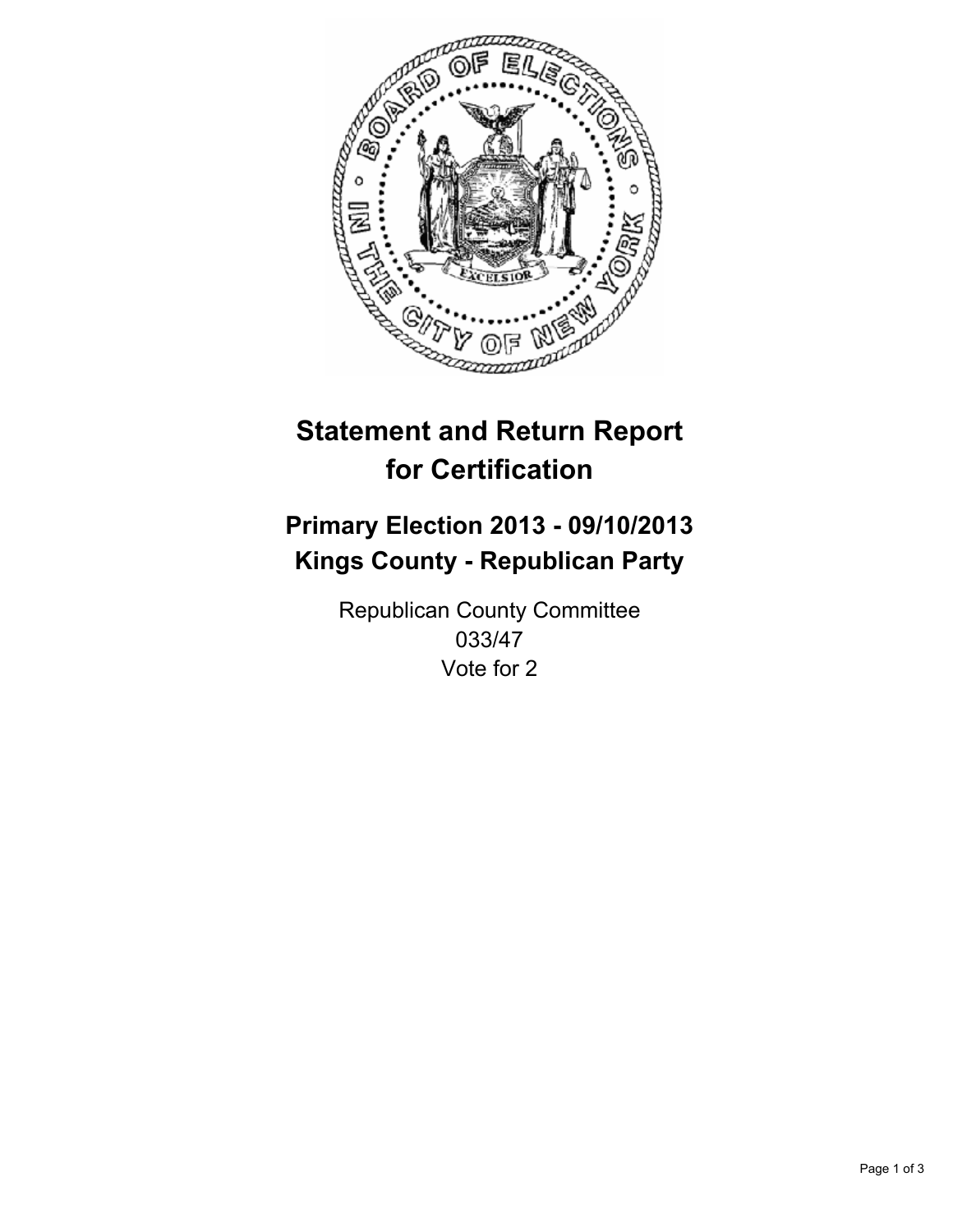

## **Assembly District 47**

| <b>EMERGENCY</b>     | 0 |
|----------------------|---|
| ABSENTEE/MILITARY    | 0 |
| <b>FEDERAL</b>       | 0 |
| SPECIAL PRESIDENTIAL | O |
| <b>AFFIDAVIT</b>     | 0 |
| ALEX V. GUERRIERI    |   |
| ELIZABETH A. SANTORO |   |
| PETER COSENTINO      |   |
| <b>Total Votes</b>   |   |